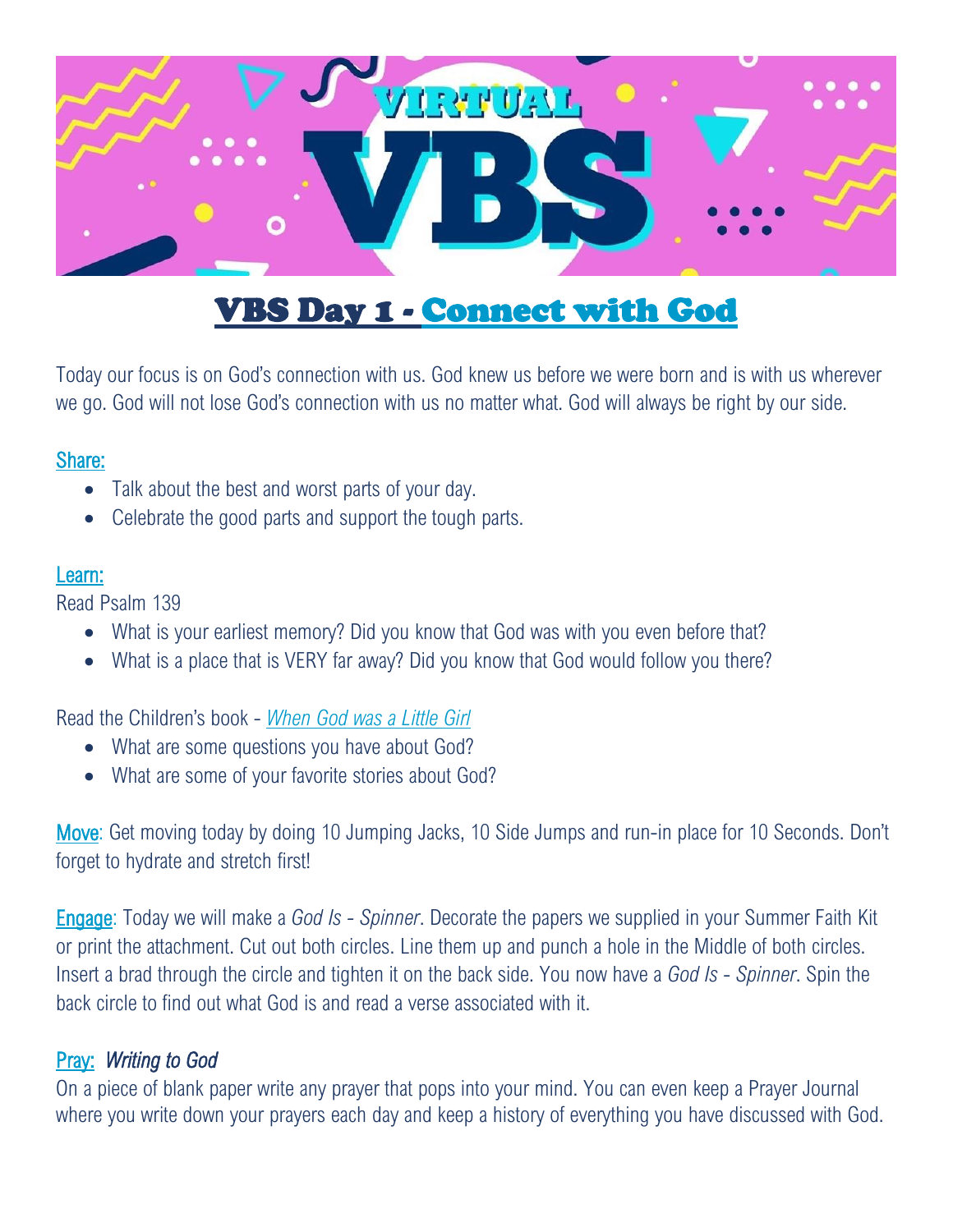# VBS Day 2 - Connect with Creation

Today our focus is on how we connect with creation. God's creation is all around us. How do we interact with it? How do we take care of it? Trees, plants, animals, fish, reptiles, mountains, rivers, oceans, EVERYTHING is a special creation, and we can connect with God by connecting with ALL of creation.

#### Share:

- Talk about the best and worst parts of your day.
- Celebrate the good parts and support the tough parts.

#### Learn:

Read Psalm 8

- Do you know what the word *majestic* means?
- What is the most majestic thing in the world you have seen with your own eyes? The Grand Canyon? A beautiful sunset?
- Thank God for all the beautiful things God creates.

Read the Children's book - *[You are Stardust](https://shop.owlkids.com/products/you-are-stardust?variant=20208750977)*

- Have you ever thought about your body being such an awesome creation?
- What is your favorite body part? Eyes to see? Nose to smell?
- What is your favorite animal that was created by God? Why?

Move: Get moving today by doing 10 Squats, 10 High Knees 10 Kick Outs. Don't forget to hydrate and stretch first!

Engage: Today we will play with Stars! In the Summer Faith Kit, we included a *[Scratch Art Star](https://www.orientaltrading.com/magic-color-scratch-star-christmas-ornaments-a2-57_6561.fltr?sku=57%2F6561&BP=PS544&ms=search&source=google&cm_mmc=GooglePLA-_-736570281-_-44071635732-_-57%2F6561&cm_mmca1=OTC%2BPLAs&cm_mmca2=GooglePLAs&cm_mmca3=PS544&cm_mmca4=FS39&cm_mmca5=Shopping&cm_mmca6=PLAs&cm_mmc10=Shopping&cm_mmca11=57%2F6561&cm_mmca12=24ct-Magic-Color-Scratch-Star-Christmas-Ornaments-Black&gclid=CjwKCAjwnPOEBhA0EiwA609Rec-KZE6_ufaqrz5GfU2AkUad0GqhOEFForFRL8TptnyyIauuI7czeBoCfDQQAvD_BwE)*. Use the scratch stick to make a design on your star. If you don't have one of the scratch art stars draw your own star and decorate it.

### Pray: *Silent Prayer*

"Be still & know that I am God." Psalm 46: 10. Sit in silence, clearing all thoughts from your mind and focus on and image of nature – or better yet – go out into nature and pray there. Breath in and out and spend time jut being in the presence of God.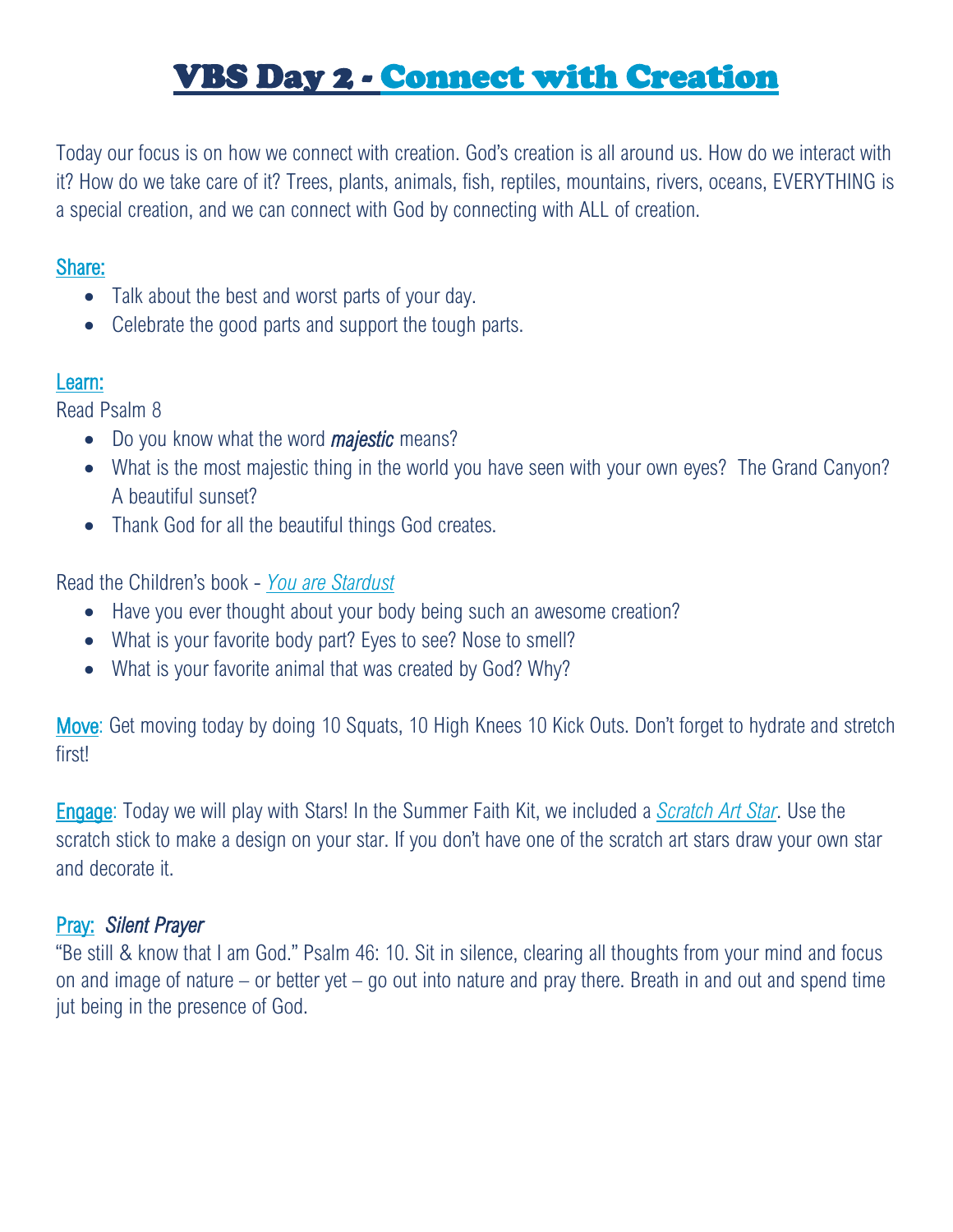# VBS Day 3 - Connect with Self

Today our focus is on how we connect with ourselves. We are created in God's image and God is so happy with what was created. What are you good at? Sports, Music, Math, Science, Art? Knowing yourself and what you like to do and who God created you to be is a very important thing! Praise God for the way you were created.

### Share:

- Talk about the best and worst parts of your day.
- Celebrate the good parts and support the tough parts.

## Learn:

Read Psalm 131.

- This Psalm speaks of being at peace and knowing that God is like your parent who will hold you tight and take care of you. What are some of the favorite things your parents do for you?
- What kind of things make you feel peaceful and happy?

Read the Children's book - *[May God Bless and Keep You](https://www.beamingbooks.com/store/product/9781506445311/May-God-Bless-You-and-Keep-You)*

- What are some of the blessings you thank God for in your life?
- Go through your whole day and think of something every hour that God created that makes you happy.

Move: Get moving today by doing 10 Jumping Jacks, 10 Lunges and 10 Push Ups. Don't forget to hydrate and stretch first!

Engage: Today we are going to make *Affirmation Cards*. Use colored index cards or cut different colors of construction paper into index card sized rectangles. On each card write positive sayings like:

- You Can do It!
- You Deserve all good things!
- You are Braver than you think!
- Your Heart is your superpower!
- The Universe believes in you!
- Do something nice for yourself!
- God Loves You
- Or make up your own!

Keep these cards near your bed so every time you wake up and right before you go to bed you can read the positive messages.

# Pray: *Breath Prayer*

Center yourself for prayer in silence. Allow the Holy Spirit to guide your thoughts and words. As you inhale, silently say one phrase. As you exhale use the second half of the phrase.

## Examples:

- Creator God give me strength.
- Redeeming God give me life.
- Guiding God give me peace.
- Be still… and know that I am God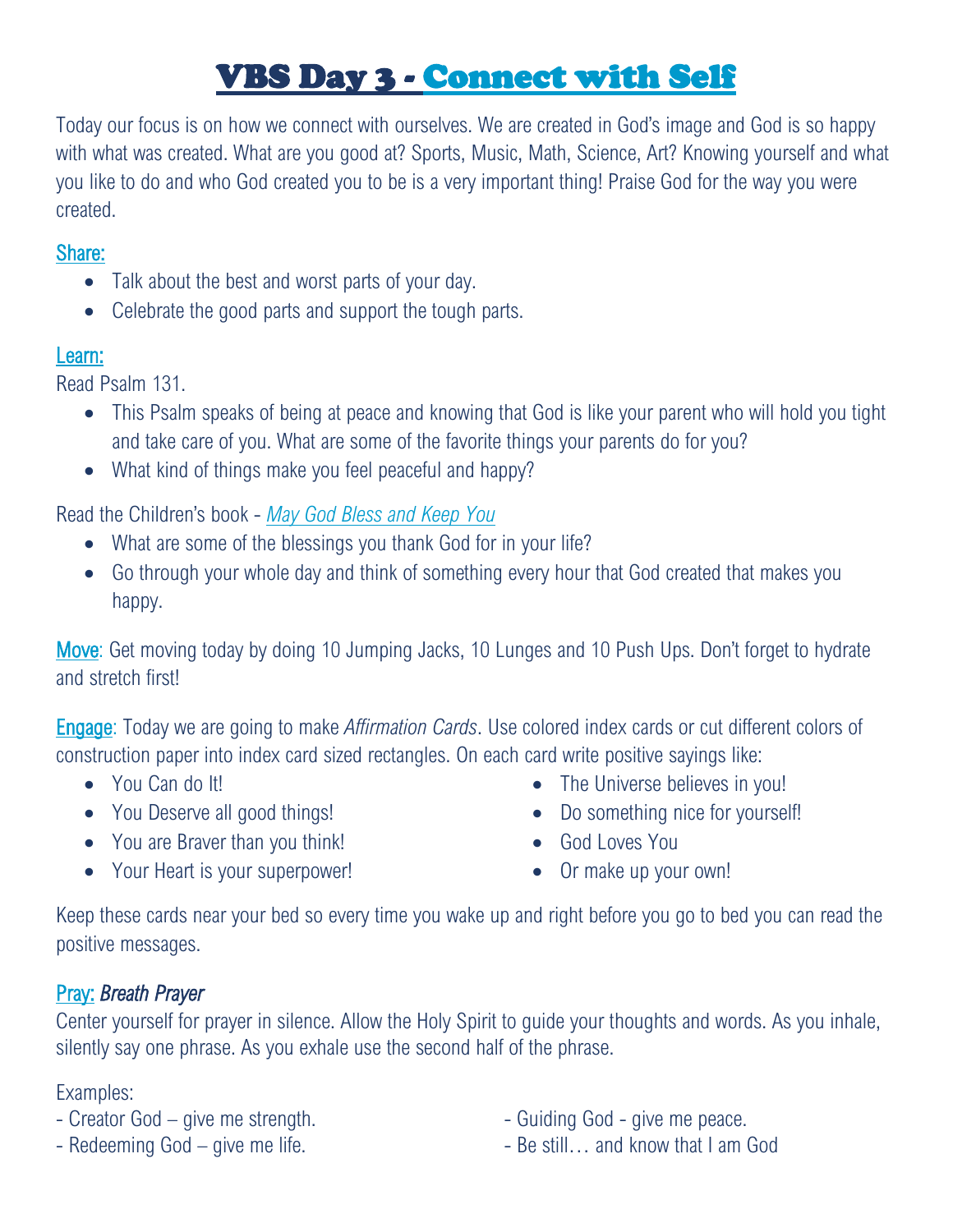# VBS Day 4 - Connect with Feelings

Today our focus is on how we connect with our feelings. It is good to know that God is always with you. When you are angry, sad, lonely, scared, or even happy, God is always with you. Sometimes even when you are angry with God or lonely because you think God is not around: God is still with you.

#### Share:

- Talk about the best and worst parts of your day.
- Celebrate the good parts and support the tough parts.

#### Learn:

Read Psalm 22.

- Have you ever felt like God is not there for you? Have you ever felt alone?
- Did you know that even then God was with you?
- How does it feel knowing that even when you are angry at God, God will never leave your side?

### Read the Children's book - *[Stay Through the Storm](https://www.beamingbooks.com/store/product/9781506450582/Stay-Through-the-Storm)*

- Have you ever been scared during a storm? Why was it so scary?
- What was something that made you feel safe?
- Who is a person that keeps you calm when you get upset?

Move: Get moving today by doing 10 Jumping Jacks, 10 Sit Ups and 10 Windshield Wipers. Don't forget to hydrate and stretch first!

Engage: Today we will make a *Rain Stick*. You will need: an empty cardboard roll like a paper towel, toilet paper or wrapping paper roll; some dry beans or dry rice; a sheet of tin foil; and clear packing tape. Decorate your rain stick using markers, string, or colored duct tape. Take your sheet of tin foil and roll it to look like a snake. Insert the foil into your tube. Tape off one end of the tube. Take your beans, rice, sprinkles etc. and place about a handful of them in the tube. Now take a piece of clear packing tape and close off the other end. Turn your rain stick over and listen to the rain sounds it makes.

## Pray: *Song Prayer*

Music is an expression of the soul. We find prayer in all forms of music – hymns, camp songs, praise band music, worship songs, and even secular music that is played on the radio. Sing a song of prayer and recognize the music and words are unifying you with ever other person who has ever sung that song of prayer.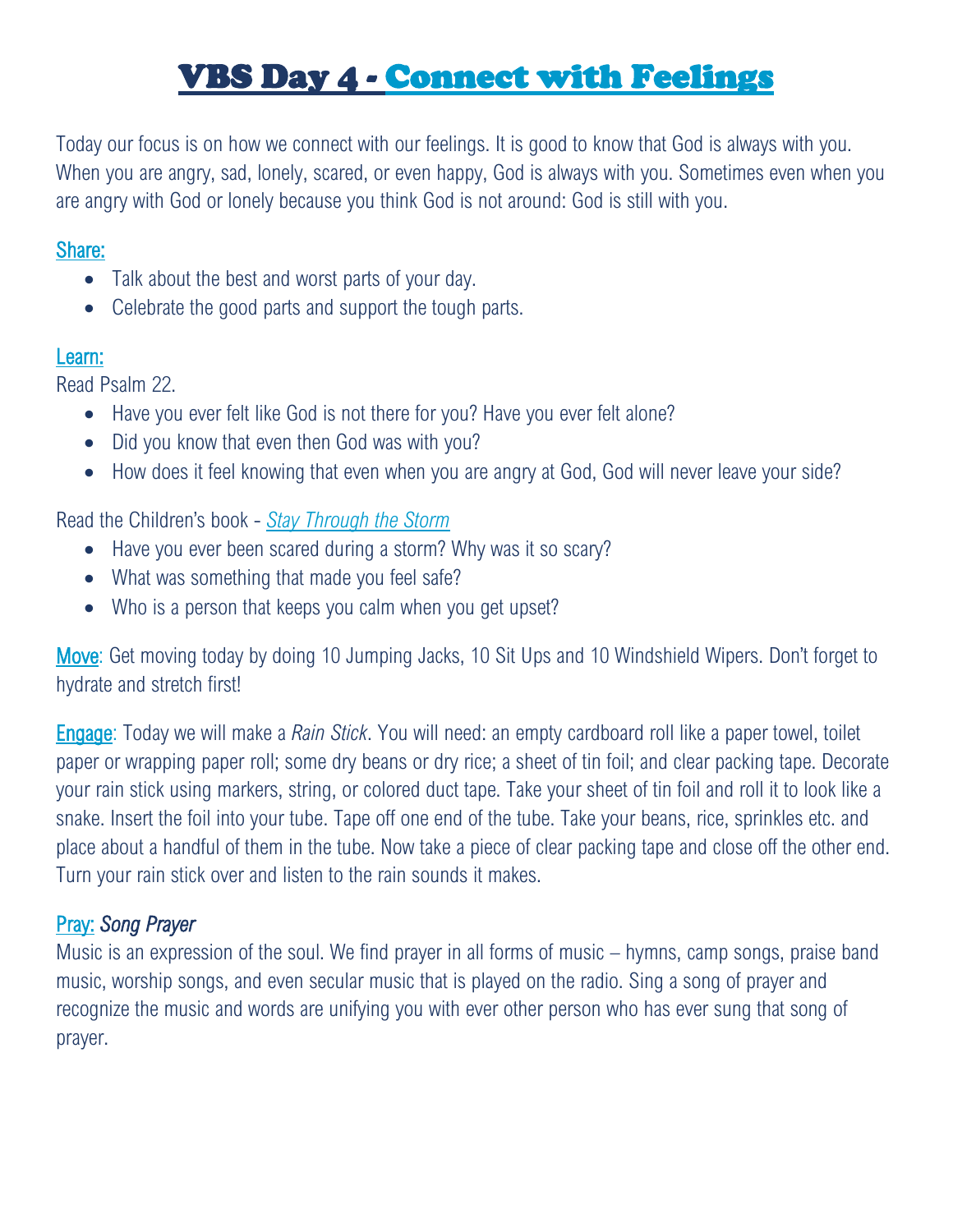# VBS Day 5 - Connect with Others

Today our focus is on how we connect with others. Sometimes how we interact with others has to do with how we feel. If we are in a good mood, we may laugh and smile with our friends. If we are in a bad mood, we may get snarky or fussy with them. If we try to always sing God's praises, that should put us in a great place to interact with others.

### Share:

- Talk about the best and worst parts of your day.
- Celebrate the good parts and support the tough parts.

## Learn:

Read Psalm 57.

- Did you know that sometimes our attitude affects how we interact with others?
- When we praise God and share that news with others it can lead to very good things. Can you think of a time where your attitude affected your first interaction with someone new?

## Read the Children's book - *[Maybe I Can Love](https://www.beamingbooks.com/store/product/9781506452012/Maybe-I-Can-Love-My-Neighbor-Too) My Neighbor Too*

- What kind of area do you live in? A neighborhood, and apartment complex etc.?
- Can you name all your neighbors?
- What makes a good neighbor?
- How can we be good neighbors?

Move: Get moving today by running in place for 10 seconds. Next do 10 Jumping Jacks and 10 Sumo Squats. Don't forget to hydrate and stretch first!

Engage: Today's craft is *Friendship Bracelets*. You will need embroidery floss, scissors, and tape. Cut 3 to five colors of string about 12 inches each. Tie a knot at one end and tape that side to a table or clipboard. Take the different pieces of string and braid them one at a time through the other strings. When you get it to the desired length tie a knot and you are done!

## Pray: *Praying in Color*

Praying in Color is also known as doodle prayers. Sometimes we just do not have the words we want for our prayers. In these times, we can draw or doodle our prayers. We can Pray in Color. To pray in color, you just need to put a pen, colored markers, or pencils on a piece of paper and start moving You can use common shapes or just let your pen go wherever. You can write down names of people you are thinking about that day or just let images spring forth naturally.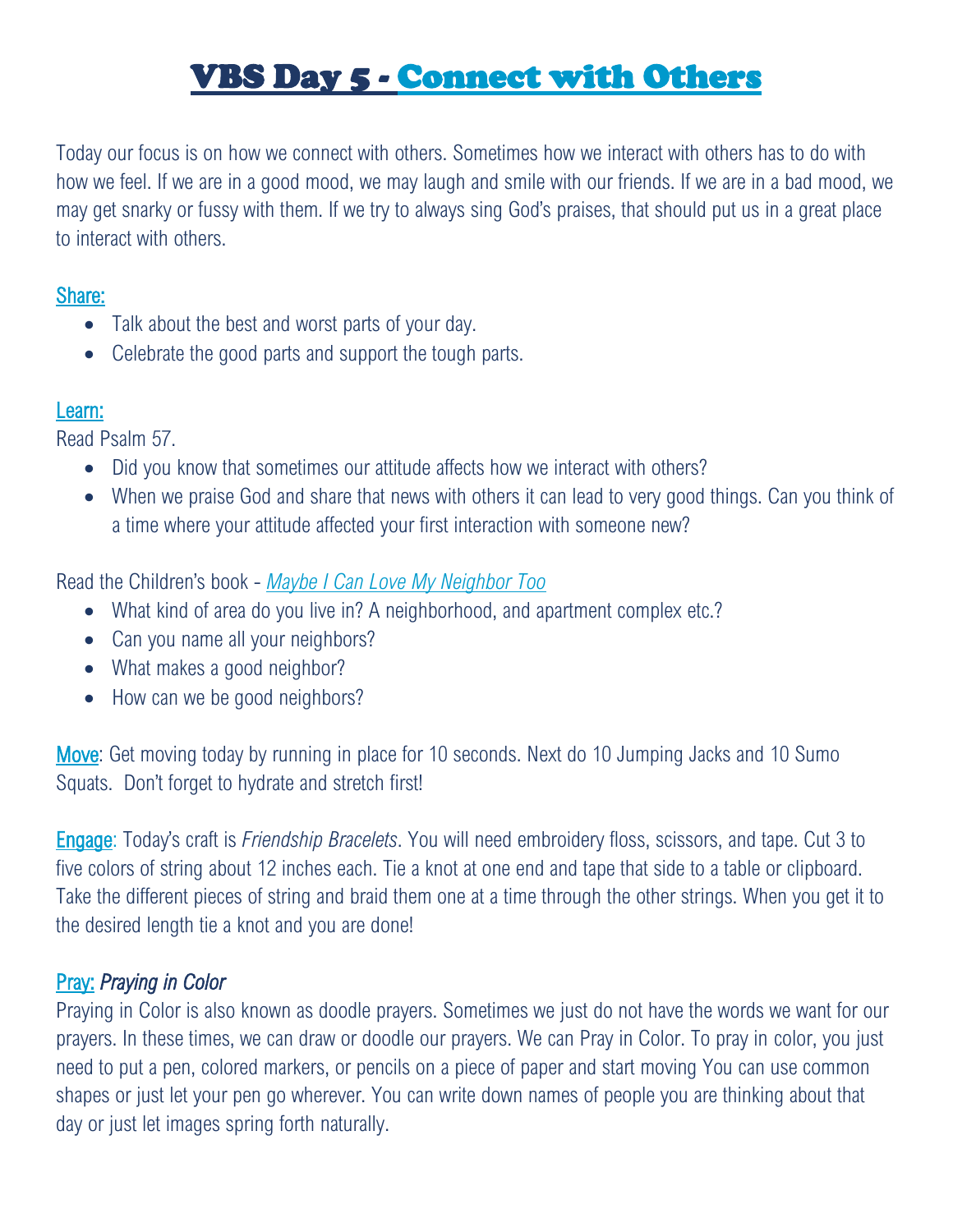

© Crafting The Word Of God